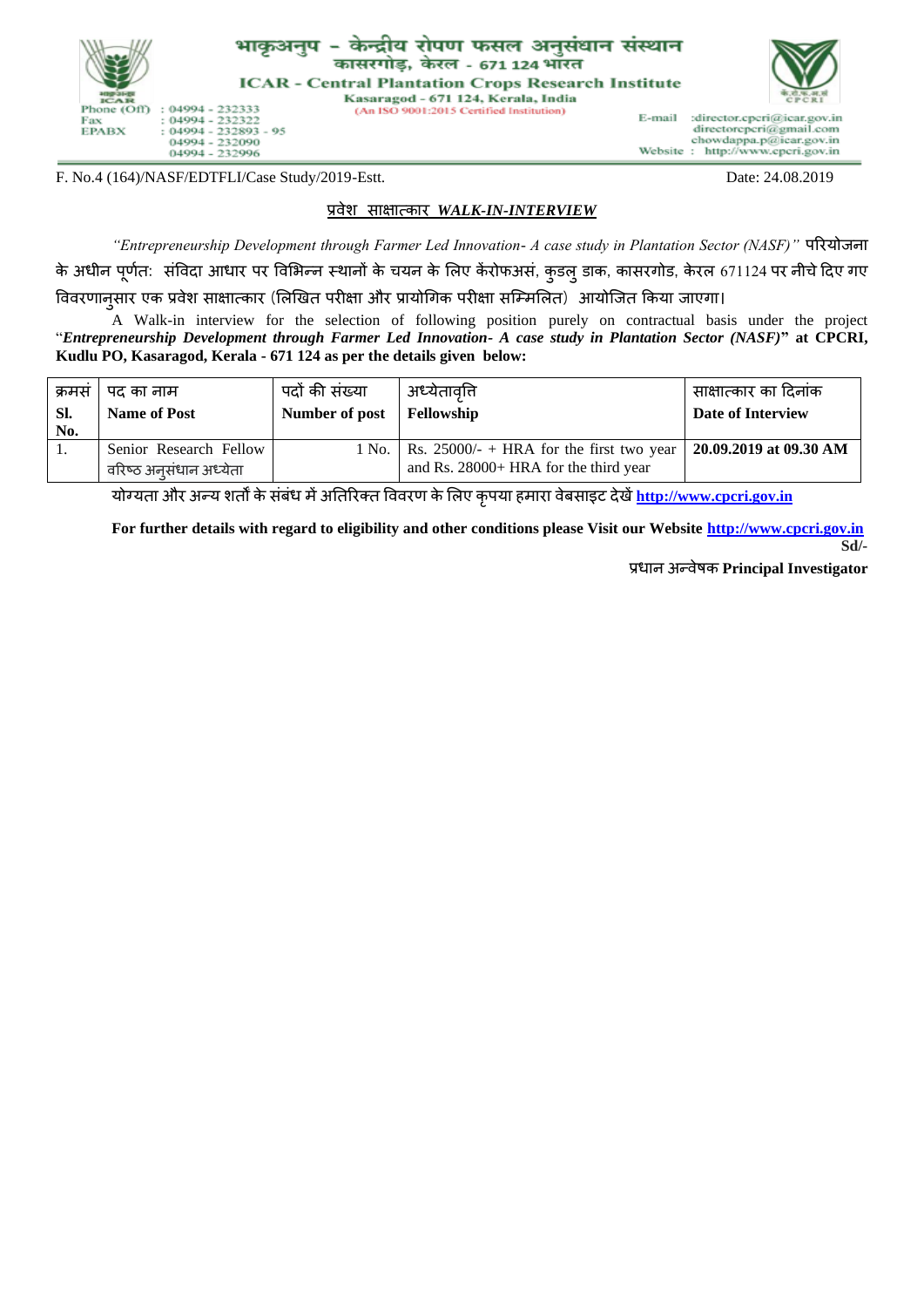

## - केन्द्रीय रोपण फसल अनसंधान संस्थान कासरगोड, केरल - 671 124 भॉरत

**ICAR - Central Plantation Crops Research Institute** Kasaragod - 671 124, Kerala, India

(An ISO 9001:2015 Certified Institution)

E-mail :director.cpcri@icar.gov.in directorcpcri@gmail.com chowdappa.p@icar.gov.in<br>Website: http://www.cpcri.gov.in

F. No.4 (164)/NASF/EDTFLI/Case Study/2019-Estt. Date: 24.08.2019

## प्रवेश साक्षात्कार **WALK-IN-INTERVIEW**

*Entrepreneurship Development through Farmer Led Innovation- A case study in Plantation Sector (NASF)***"**  परियोजना के अधीन पूर्णत: संविदा आधार पर विभिन्न स्थानों के चयन के लिए केंरोफअसं, कुडल् डाक, कासरगोड , केरल 671124 पर

नीचेददए गए वववरर्ानुसार एक प्रवेश साक्षात्कार (भिखित परीक्षा और प्रायोगगक परीक्षा सम्मिभित) आयोम्जत ककया जाएगा ।

A Walk-in interview for the selection of following position purely on contractual basis under the project *Entrepreneurship Development through Farmer Led Innovation- A case study in Plantation Sector (NASF)***" at CPCRI, Kudlu PO, Kasaragod, Kerala - 671 124 as per the details given below:**

| $\mathbf{1}$   | पद का नाम Name of the Post                                                                      | <b>Senior Research Fellow</b>                                                                                                                                                                                                                                                                                             |
|----------------|-------------------------------------------------------------------------------------------------|---------------------------------------------------------------------------------------------------------------------------------------------------------------------------------------------------------------------------------------------------------------------------------------------------------------------------|
|                |                                                                                                 | वरिष्ठ अनुसंधान अध्येता ।                                                                                                                                                                                                                                                                                                 |
| 2              | पद की संख्या Number of Post                                                                     | 1 No.                                                                                                                                                                                                                                                                                                                     |
| 3              | कार्य का स्थल Place of work                                                                     | भाकृअन्प-केंरोफअसं कासरगोड ICAR-CPCRI, Kasaragod                                                                                                                                                                                                                                                                          |
| $\overline{4}$ | कार्य की प्रकृति Nature of work                                                                 | To conduct validation of farmer led innovations in farmers' fields across the<br>state of Kerala, Karnataka and Tamilnadu.                                                                                                                                                                                                |
| 5              | चयन Selection                                                                                   | लिखित परीक्षा एवं साक्षात्कार<br>Written test & Interview                                                                                                                                                                                                                                                                 |
| 6              | शैक्षणिक योग्यताएँ Educational<br>Qualifications<br>अनिवार्य Essential:                         | Masters Degree in Farm Power and Machinery/ Agricultural Processing /<br>Mechanical Engineering<br>$\alpha$<br>Masters Degree in Agriculture / Horticulture with 4/5 years of Bachelor's<br>degree<br><sub>or</sub><br>Masters Degree in Agriculture/ Horticulture with 3 years of Bachelor's<br>degree and NET qualified |
|                | अन्अव एवं वांछनीय Experience $\boldsymbol{\&}$<br><b>Desirable</b>                              | 1. Good knowledge on Experimental Design<br>2. Experience in field survey and data collection<br>3. Computer knowledge<br>4. Qualified in National Eligibility Test by ICAR/CISR/GATE                                                                                                                                     |
| 7              | अवधि Duration                                                                                   | Up to 31 <sup>st</sup> March 2022 or termination of the project whichever is earlier.                                                                                                                                                                                                                                     |
| 8              | ऊपरी आयु सीमा Upper Age limit                                                                   | 30 years for men and 35 years for women as on the date of interview<br>(Relaxable to SC/ST/OBC candidates) as per rules. पुरुषों के लिए 30 वर्ष और<br>महिलाओं के लिए 35 वर्ष साक्षात्कार की तिथि पर (एससी / एसटी / ओबीसी उम्मीदवारों के लिए छूट)<br>नियमानूसार ।                                                          |
| 9              | पारिश्रमिक Remuneration                                                                         | Rs. 25000/- + HRA for the first two year and Rs. 28000+ HRA for the third<br>year.                                                                                                                                                                                                                                        |
| 10             | लिखित परीक्षा एवं साक्षात्कार का दिनांक<br>एवं समय Date and time of written test<br>& Interview | 20.09.2019 at 9.30 AM<br>$-\sim$ $\sim$<br>$\sim$<br>$ \infty$ $-$                                                                                                                                                                                                                                                        |

उपर्युक्त पात्रता मानदंड पूरा करने वाला उन्मीदवार केंरोफअसं, कासरगोड में उपर्युक्त उल्लिखित दिनांक पर प्रवेश साक्षात्कार में उपस्थित हो जाए । साक्षात्कार के दिनांक में उन्मीदवार स्थान पर पूर्वाहन 9.00 बजे उपस्थित हो जाना चाहिए । वे अपना जीवन-वत्त और आयु, जाति और शैक्षणिक योग्यताओं के प्रमाण के लिए मूल प्रमाणपत्र लाना चाहिए । जो मूल या अस्थायी प्रमाणपत्र नहीं दिखाता है , लिखित परीक्षा/साक्षातकार के लिए प्रवेश नहीं दिया जाएगा । वॉक-इन-इंटरव्यू के दौरान प्रमाण पत्र / अनुभव की जीवनी विवरण और स्वयं सत्यापित प्रतियों की प्रति प्रस्तुत की जानी चाहिए।।

The candidates fulfilling the above eligibility criteria may attend the walk–in-interview at CPCRI, Kasaragod on the dates mentioned above. **The candidates should be present in the venue at 9.00am on the date of Interview. Late comers shall not be allowed to take the interview**. They should bring with them, their bio-data and original certificates in proof of age, caste, educational qualifications. Those who do not bring the Original or Provisional Certificate will not be allowed to appear for the written test/ interview. Copy of Bio data and self attested copies of certificate/ experience should be submitted during the walk in Interview.

साक्षात्कार में उपस्थित होने के लिए कोई यात्रा भत्ता नहीं दी जाएगी No TA will be paid for the journey for attending the interview.

**Sd/-**